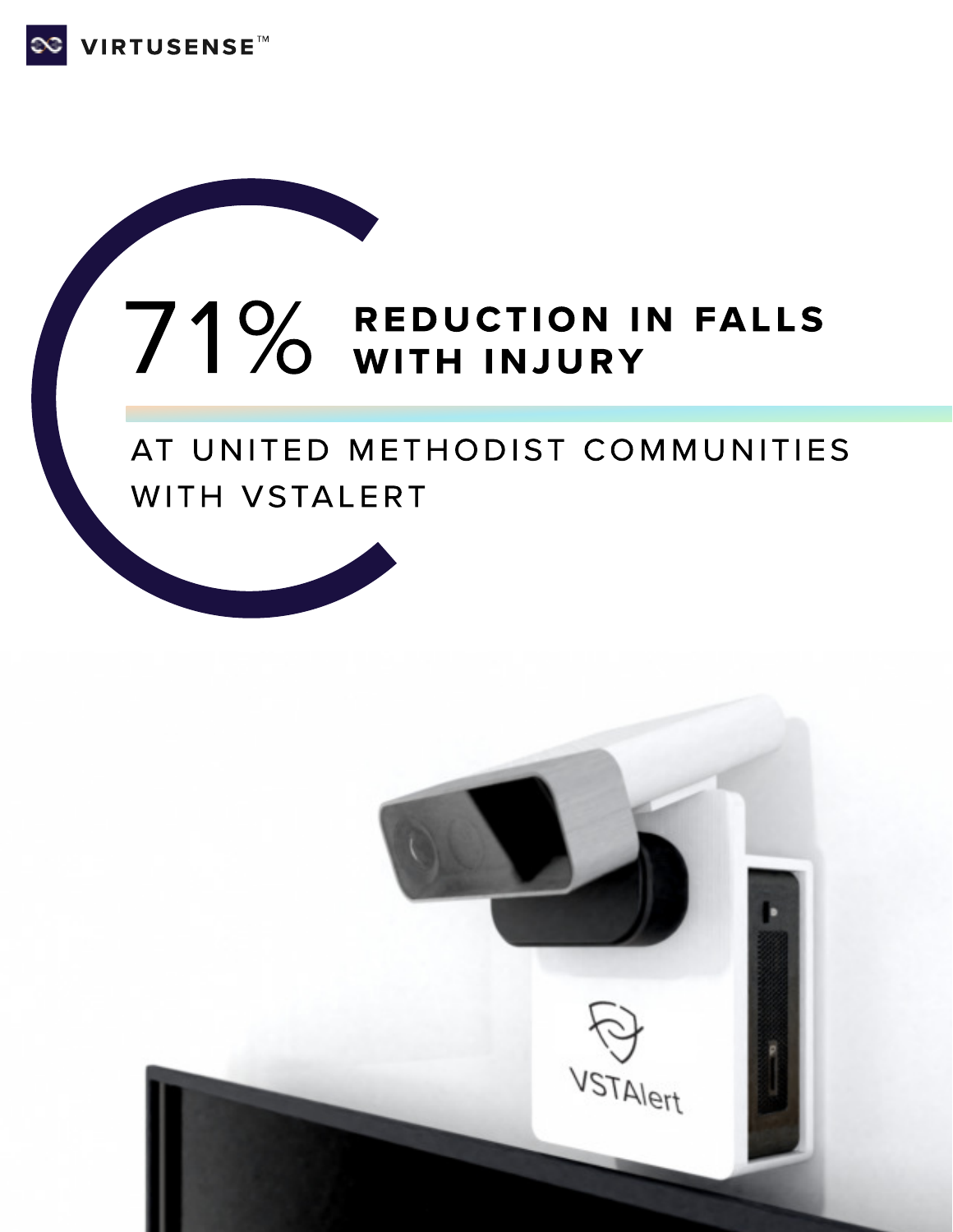

# 71% Reduction in falls with injury

Every year,

in 4  $\circ$   $\circ$   $\circ$   $\bullet$ older adults will fall

Falls in the United States among older adults are a huge problem. Every year one in four older adults falls and one in five of those will result in a serious injury, such as broken bones or a head injury. This is a \$50 billion per year dilemma.

#### OVERVIEW

The FCC awarded United Methodist Communities (UMC) a COVID-19 Telehealth grant in 2020 to implement VSTAlert for remote patient monitoring in its skilled nursing residences. Prior to VSTAlert, there were 24 falls with injury in the four UMC communities from April 2020 through June 2020. In the three months after VSTAlert was deployed in all four communities, December 2020 through February 2021, there were 7 falls with injury, all minor, for a total decrease of 71%, with an estimated achievable decrease of 96%.

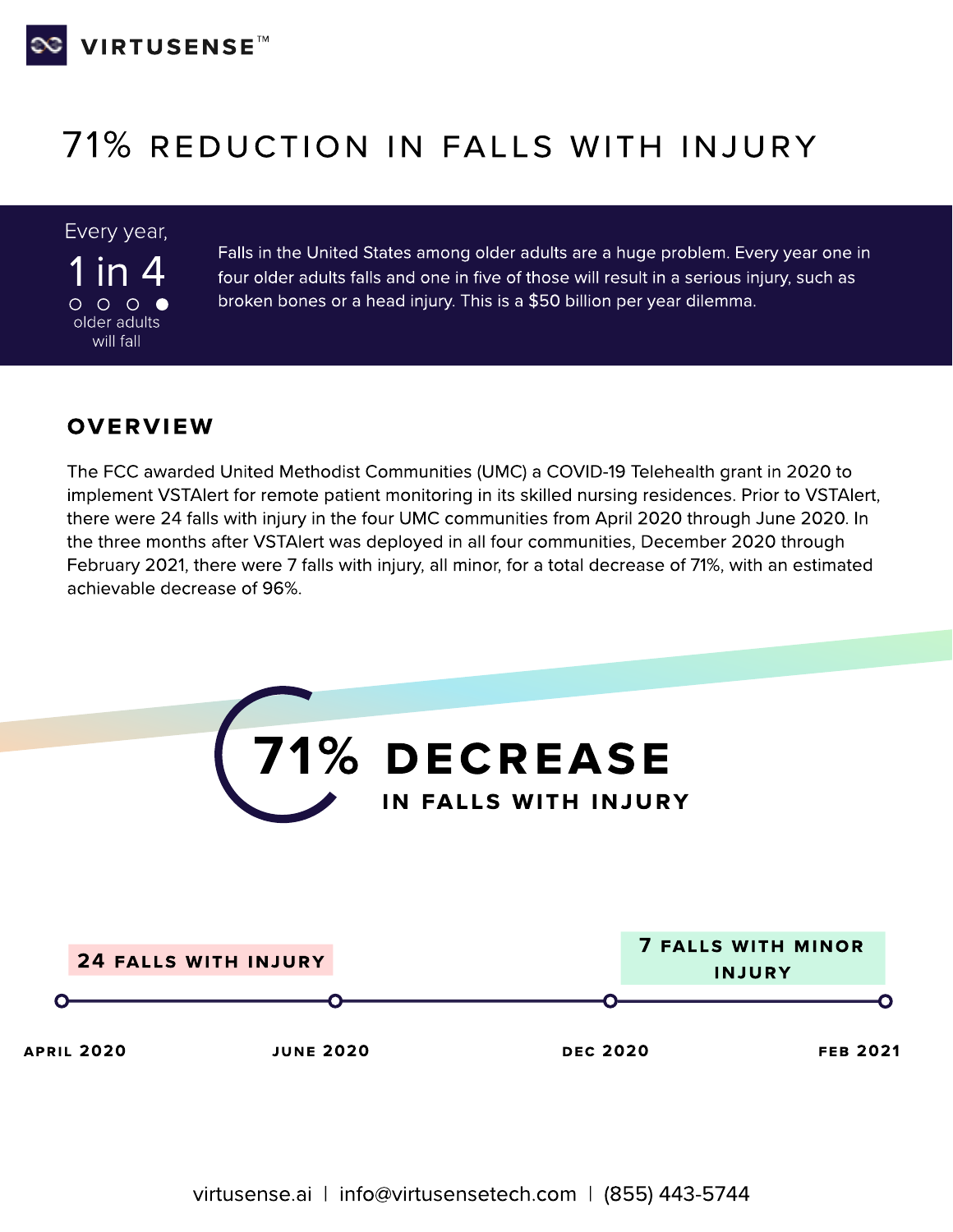

VSTAlert is a 24/7 remote monitoring platform that uses artificial intelligence to identify and alert staff of bed and chair exits before they happen. Rather than alerting staff after a resident has already left their bed (which is too late), it recognizes a resident's intent 30–65 seconds before they get up. The system's AI is over 98% accurate, sending only 0.5 false alerts per day. The VSTAlert platform was developed with over 1.5 million hours of machine learning data with a goal of replacing bed alarms and extending room monitoring capabilities without the need for someone to continuously watch a video monitoring screen.



## A HISTORY OF CARE

UMC is a faith-based, nonprofit organization that has operated for more than 112 years in New Jersey, offering its residents an array of spiritual, health and social services. As with most senior care communities, falls have been a problem at UMC, and more so when the COVID-19 pandemic hit and residents were quarantined in their rooms. Monitoring residents with a higher risk of falling became challenging amid the efforts to prevent the spread of the virus.

Enter VSTAlert. Its intuitive, remote monitoring capabilities became a lifeline to residents and were invaluable to the staff. "VSTAlert cut down on PPE and it eliminated the nurses' concern about going room-to-room to check on residents. All the information they need is right in their pockets, on their smartphones," says Florence Kabia-Williams, Director of Nursing, UMC at The Shores.

In addition to saving time and energy upfront, the preventative measures of the technology eliminates the extensive documentation required by nurses after a fall that takes them away from resident care.